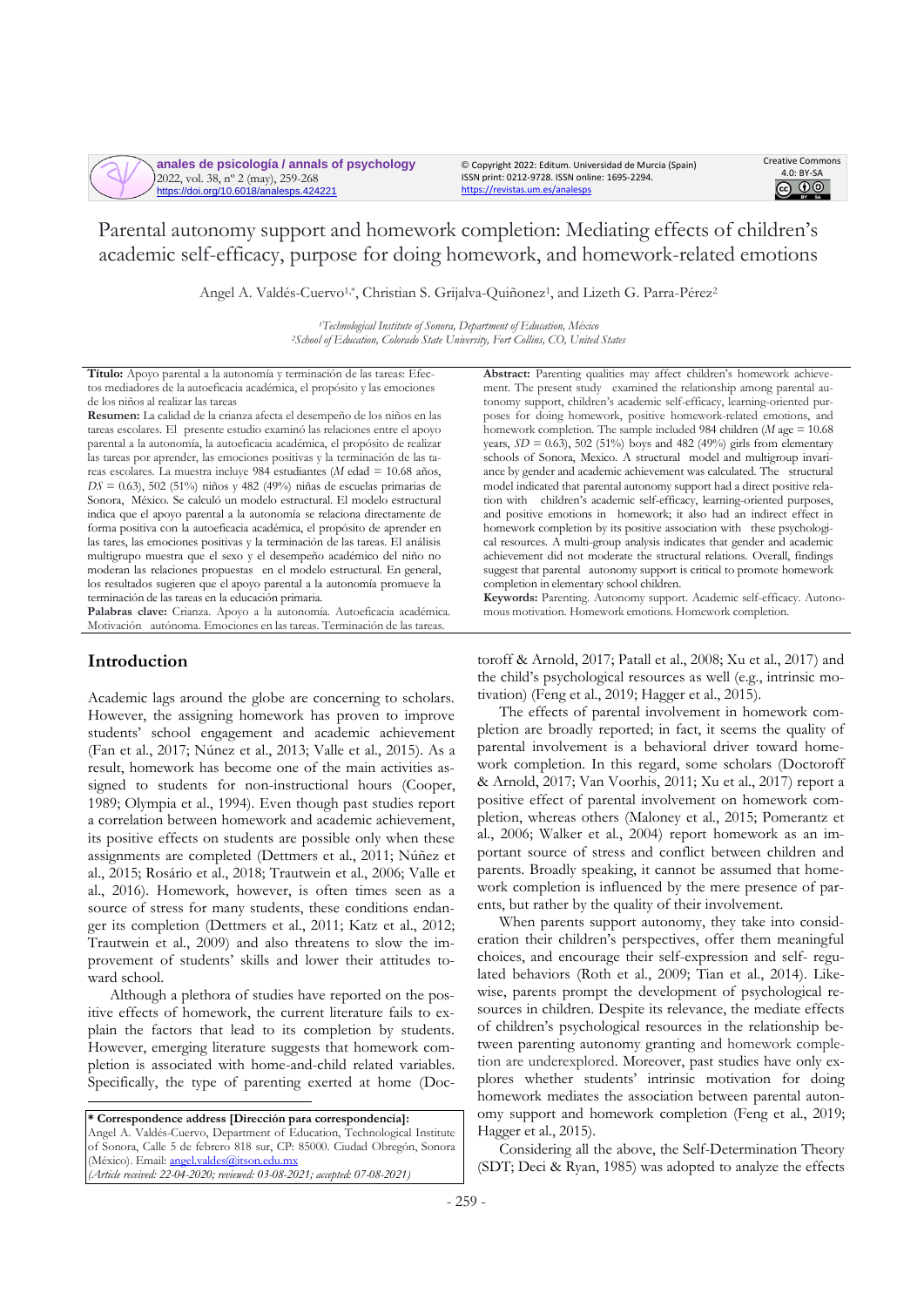of the type of parental involvement in their children's homework. SDT posit that the process of individual development requires a social context that supports the satisfaction of basic psychological needs (autonomy, competence, and relatedness). According to this framework, parenting plays a central role in creating the social and emotional context that facilitates the satisfaction of children psychological needs (Costa et al., 2016; Grolnick, 2009). The SDT identifies three critical dimensions of parenting: autonomy support, structure, and involvement (Griffith & Grolnick, 2014; Grolnick & Ryan, 1989). Nonetheless, as other scholars (Jang et al., 2010; Joussemet et al., 2008; Ryan & Deci, 2017; Sierens et al., 2009), we believe the provision of autonomy support remains essential for individual development, as it promotes the improvement of children´s psychological resources that facilitate academic success, positive outcomes, and well-being (Cheung & Pomerantz, 2011; Froiland, 2015; Gonida & Cortina, 2014; Liew et al., 2014; Vasquez et al., 2015).

We believe there is a need to study other psychological resources in children that might mediate the relationship between parenting autonomy support and homework completion. Based in previous research (Dettmers et al., 2011; Fen et al., 2019; Goetz et al., 2012; Hagger et al., 2015; Kitsantas et al., 2011; Lee & Jonson-Reid, 2016; Liu et al., 2019; Luo et al., 2016; Xu, 2010, 2011; Xu & Wu, 2013), we believe psychological resources such as academic self-efficacy, learning-oriented purposes for doing homework, and positive homeworkrelated emotions are capable to mediate the relations between parental autonomy support and children's homework completion. For us, the exploration of these psychological resources would contribute to improve the current understanding of parental roles that encourage children to perform better while doing homework.

#### **Academic Self-Efficacy**

Self-efficacy refers to an individual judgment about the own abilities to perform a task (Bandura, 1997). Some scholars posit that self-efficacy is a context-specific evaluation of the abilities to perform a specific task (Bong, 2002; Schunk & Pajares, 2009). In an academic context, self-efficacy refers to the students' beliefs about their capacities to perform accordingly to achieve academic goals (Schunk & DiBenedetto, 2016; Zimmerman, 2000). In fact, some scholars (Grijalva-Quiñonez et al., 2020; Katz et al., 2014; Kitsantas et al., 2011; Liu et al., 2019) have already reported a positive relationship between children´s academic self-efficacy and homework performance.

## **Learning-Oriented Purposes for Doing Homework**

In the SDT context, identified regulation is a type of motivation that involves a relative self-determined regulation (Ryan & Deci, 2000, 2017). Identified regulation appears when an individual decides to get involved in an activity because this activity is judged as valuable and important (Ryan & Connell, 1989; Vallerand & Ratelle, 2002). In the homework context, this identified regulation is exhibited when children do homework for learning-oriented purposes. In other words, because children are aware of the importance of homework for the improvement of skills and academic performance (Coutts, 2004; Xu, 2005; Warton, 2001). In this regard, the literature (Trautwein et al., 2006; Xu, 2005, 2011) reports a positive association between children´s learningoriented purposes for doing homework and homework completion.

## **Homework-Related Emotions**

Achievement emotions reflect a learner's affective response when performing an academic task (Lüftenegger et al., 2016; Pekrun et al., 2011). These are important for students' motivation and performance (Linnenbrink-Garcia & Barger, 2014; Lüftenegger et al., 2016). Positive emotions in academic tasks influence the development of cognitive resources, improve social-behavioral, school engagement, and facilitate deep learning (Pekrun et al., 2017; Pekrun & Linnenbrink-Garcia, 2012). In the literature, enjoyment and pride are two positive emotions associated with positive effects on homework outcomes (Dettmers et al., 2011; Goetz et al., 2012; Pekrun et al., 2017). For example, Dettmers et al. (2011) reported that students who experience more positive homework-related emotions (e.g., enjoyment) have better levels of homework effort and completion.

## **Gender and Academic Performance: Their Moderating Role**

The literature reporting on the moderating role of gender between parental involvement in children's homework and student performance remains scare. However, it has been suggested that the type of parental involvement depends on the child's gender. Specifically, scholars (Dumont et al., 2012; Rogers et al., 2009; Xu et al., 2018) report that parents tend to control boys, whereas they support girls' autonomy. As expected, boys are usually more conflicted with parental involvement than girls do (Dumont et al., 2012). Nevertheless, parental involvement in academic settings seems to have a stronger effect in boys than girls (Pomerantz et al., 2007; Silinskas & Kikas, 2017).

However, not only children's gender influences parental involvement, but also prior academic performance (Benner et al., 2016; Silinskas et al., 2010). In fact, some studies report that children's prior academic performance affected the way parents become involved in children's homework (Grijalva-Quiñonez et al., 2020; Silinskas & Kikas, 2017; Silinskas et al., 2012). The literature reports that parents raising children with low grades adopt controlling strategies, whereas those raising children with high grades support the autonomy of the child (Dumont et al., 2014; Núñez et al., 2017).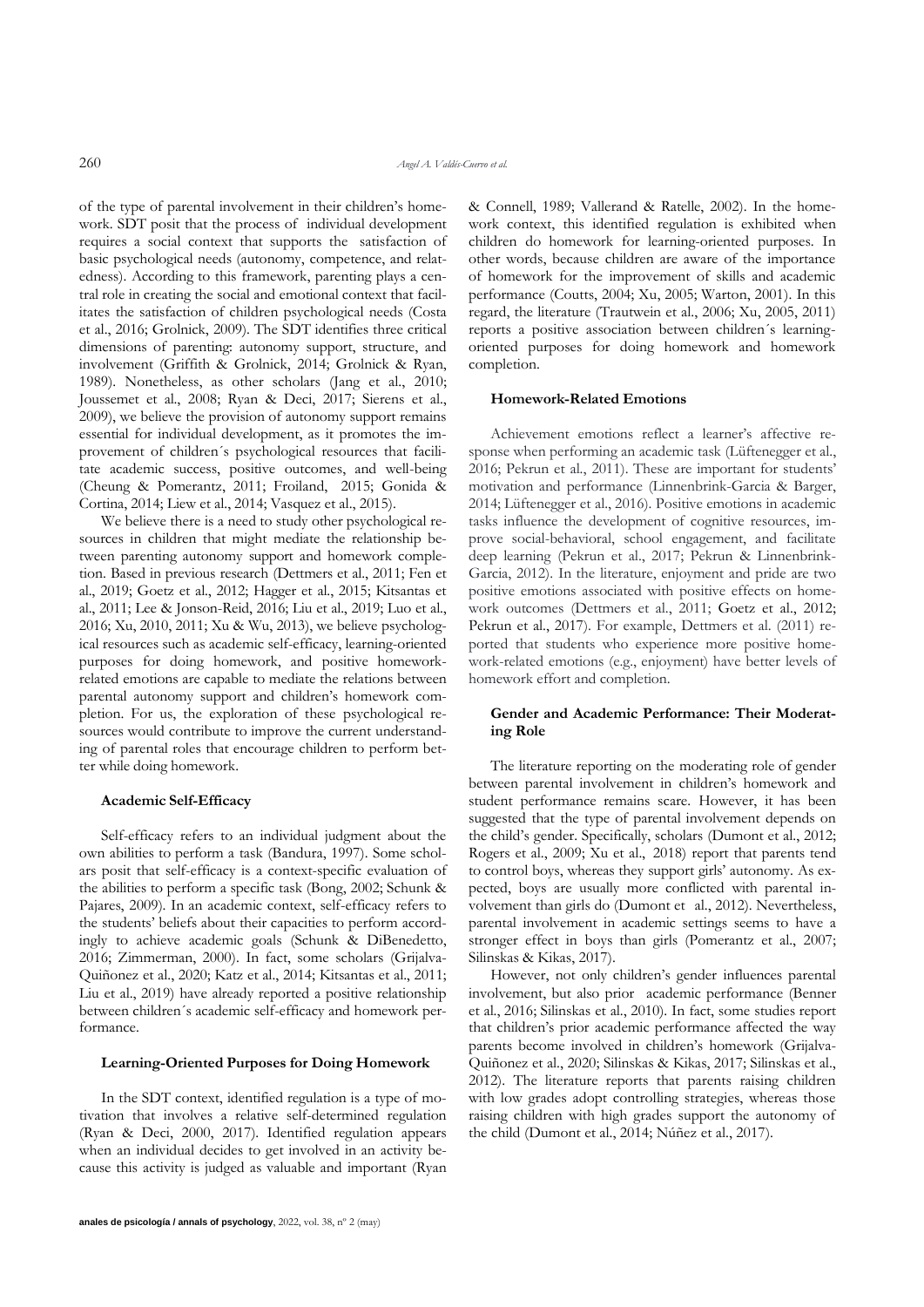#### **The Present Study**

Current literature has scarcely explored the effects of parental autonomy support on homework completion. As a result, it is still unknown whether children's psychological resources are mediating factors in the relationship between parental autonomy support and homework completion. Whereas most research on parental involvement in homework has been conducted in developed countries, further studies in developing countries are necessary to understand the actual effects of parental involvement in children's homework. Therefore, unlike past studies (Bembenutty, 2010; Feng et al.,

2019), the present study aims to examine Mexican elementary school students (fifth and sixth grade).

Considering all the above, the present study has two overarching goals: (1) examining direct and indirect relationships between parental autonomy support, children´s psychological resources (academic self-efficacy, oriented-learning purposes for doing homework, positive homework-related emotions, and homework completion in Mexican elementary students (see Figure 1) and; (2) testing the moderating role of children´s gender and prior academic achievement in the structural model.

#### **Figure 1**





Based on the current body of literature, the authors pose the following hypotheses:

Hypothesis 1a (direct effects): a positive relationship between parental autonomy support and children's psychological resources. Likewise, a positive association between autonomy support and homework completion. Finally, the authors expected that children's psychological resources would be positively related to homework completion.

Hypothesis 1b (indirect effects): Parental autonomy support has a positive indirect effect in homework completion by their positive relations to children's psychological resources.

Hypothesis 2 (Moderations): Gender and academic prior achievement are moderating the relationships proposed in the structural model.

# **Method**

## **Participants**

Research participants were randomly selected from 44 urban public elementary schools from the state of Sonora, Mexico. These schools, like most urban elementary schools in Mexico, include students from different socio-economic status but primarily low and middle. In total, 984 students were selected by simple probabilistic sampling ( $p = .5$ ,  $q = 95\%$ ,  $e =$ 3%). The sample included 502 (51%) males and 482 (49%) females. Their age ranged from 10 to 13 years old  $(M = 10.68$ years,  $SD = 0.63$ ). 453 students (46%) were enrolled in fifth grade and 531 (54%) in sixth grade. In total, 55% of parents reported their families had a middle socio-economic status (SES) and 45% low-SES. In regard to parental education, 22.8% of parents had completed primary education, 25.3% completed middle school, 27.8% finished high school, and 24.1 hold a bachelor's degree.

#### **Instruments**

*Parental autonomy support in homework.* The autonomy support subscale of the Parental Involvement in Children Homework Scale (Grijalva-Quiñonez et al., 2020) was used. This scale comprises six items that measure parental autonomy support in homework (e.g., "When I refer to mistakes in homework, my parents encourage me to review it and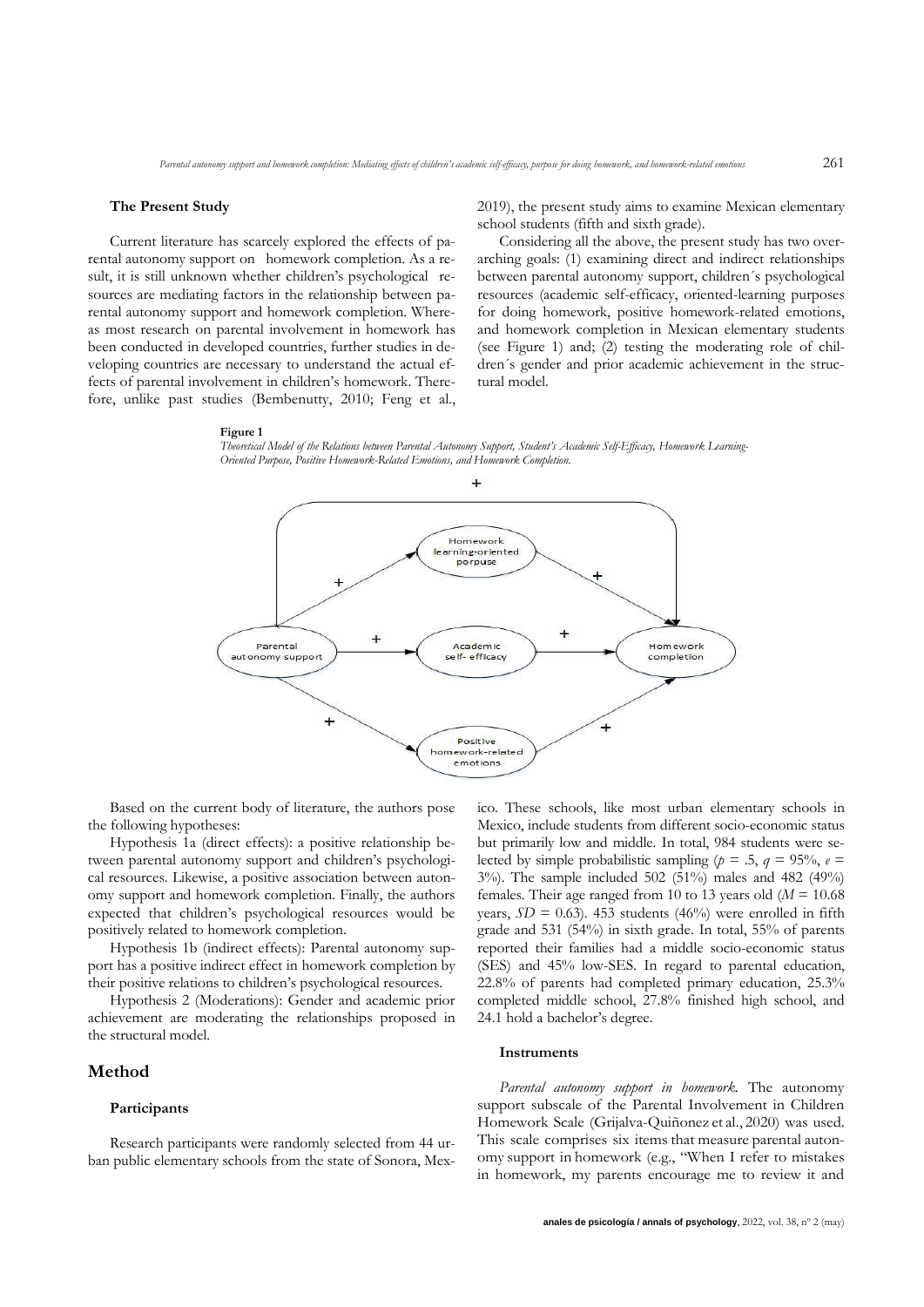correct it,"  $a = .86$ ,  $\omega = .88$ ). The Likert-type format was used  $(0 = never, 4 = always)$ . The authors reported a CFA that provides evidence that the scale had a good fit in Mexican children (X<sup>2</sup> = 59.21,  $df = 42$ ,  $p = .041$ ; SRMR = .08; AGFI  $= .96$ ; TLI  $= .99$ ; CFI  $= .99$ ; RMSEA  $= .03, 90\%$  CI [.01, .05]).

*Academic self-efficacy.* We used the academic self-efficacy scale of the Patterns Adaptive Learning Scales (PALS; Midgley et al., 2000) to assess students' self-efficacy. This scale measures students' perceptions of their efficacy to achieve academic goals (e.g., "I can solve the activities assigned in class,"  $a = .84$ ,  $\omega = .84$ ) through 5 items. The response format was Likert-type with options from 0 (*strongly disagree*) to 5 (*strongly agree*). The CFA results suggest the model fit the data (X<sup>2</sup> = 7.68,  $df = 5$ ,  $p = .174$ ; SRMR = .01; AGFI = .98; TLI = .99; CFI = .99; RMSEA = .03, 90% CI  $[.02, .06]$ ).

*Homework learning-oriented purpose*. Children's learningoriented purpose for doing homework was assessed by 9 items (e.g., "Doing homework helps you learn how to manage your time,"  $\alpha$  = .86,  $\omega$  = .88) of the learning-oriented purpose subscale of the Homework Purpose Scale (HPS; Xu, 2010).Itemsindicate the extent to which students are engaged in homework out of identified reasons that reflected endorsing the values of the task. The response format was Likert-type ranging from 0 (*strongly disagree*) to 4 (*strongly agree*). The CFA results suggest the scale fit the data ( $X^2 = 5.83$ ,  $df =$ 7, *p* = .559; SRMR = .01; AGFI = .98; TLI = .99; CFI = .99; RMSEA = .03,  $90\%$  CI [.01, .05]).

*Positive homework emotions.* Positive homework emotions were assessed by 5 items (e.g., "I enjoy do my homework,"*ɑ*  $= .84$ ,  $\omega = .85$ ) of the Homework Emotion Scale (Goetz et al., 2012) that measures positive emotions (enjoy and pride) during the homework process. Children responded to 5-point Likert-type scales ranging from 0 (*completely disagree*) to 4 (*completely agree*). The CFA results suggest that the measurement model fit the data ( $X^2 = 2.88$ ,  $df = 4$ ,  $p = .577$ ; SRMR = .02; AGFI = .99; TLI = .99; CFI = .99; RMSEA = .02, 90% CI [.01, .06]).

*Homework completion.* Drawing on previous literature (Trautwein et al., 2006; Xu, 2011), we developed a scale to measure student´s homework completion. The scale comprised 6 items (e.g., "I deliver homework on time,"  $a = .76$ ,  $\omega = .79$ ). The response format was Likert-type, which ranged from 0 (*never*) to 4 (*always*). The CFA suggests that the measurement model fit the data ( $X^2 = 11.11$ ,  $df = 9$ ,  $p = .268$ ; SRMR = .03; AGFI = .98; TLI = .99; CFI = .99; RMSEA = .02, 90% CI  $[.02, .06]$ ).

*Academic performance.* The evaluation of academic performance was obtained qualitatively. Teachers were asked to evaluate each student's academic performance during the course: 1 (*very*  $bad \leq 6$  points), 2 (*bad 7 points*), 3 (*good 8 points*), 4 (*very good 9 or 10 points*). In order to establish two different levels in this variable, we used the next criteria: low achievement (options of scale 1 and 2) and high achievement (op-

#### **Procedure**

Upon receiving approval from the Ethical Committee of the Technological Institute of Sonora, principals and teachers from the 47 elementary schools across the state of Sonora were invited to participate in the study. In total, 44 (94%) elementary schools accepted this invitation. Later a consent letter was sent to parents to explain the purpose of the study and to ask permission for students' participation, after ensuring confidentiality of the information collected. Only 2% of parents refused to allow their children to participate in the study. In addition to consent letters from parents, they were also explained that their child's participation was voluntary; therefore, a child may withdraw themselves at any time. All of the students accepted the invitation to participate in the study. Data collection was carried out by one of the researchers in the participants' classrooms.

#### **Data Analysis**

The total percentage of missing data was 3%. In all cases, lost items were treated using the SPSS 25 multiple imputation methods. Structural equations models were calculated with the AMOS software. The value of Mardia's coefficient was 7, which indicates non-normally distributed data (Arbuckle, 2017; Byrne, 2016). Then, the Maximum Likelihood Estimation (ML) with Bollen-Stine bootstrap (with 500 replicates) and bias-corrected confidence interval (CI 95%) (Byrne, 2016; Kline, 2016) was used. The bootstrap is an effective method to dealing with multivariate non-normality issues (Bollen & Stine, 1992; Byrne, 2016; Finney & DiStefano, 2013; Hancock & Liu, 2012).

In order to evaluate goodness of fit for the model, we used fit indices proposed in the literature (Bollen & Stine, 1992; Byrne, 2016; Enders, 2002; Hair et al., 2017): Bollen-Stine bootstrap and associated probability  $(p < .05)$ , Chisquared and associate probability ( $X^2$  with  $p \leq .001$ ), Standardized Root Mean Square Residual (SRMR ≤ .05), Tucker-Lewis Index (TLI  $\geq$  .95), Adjusted Goodness of Fit Index (AGFI ≥ .95), Comparative Fit Index (CFI ≥ .95), and Root Mean Square Error of Approximation (RMSEA ≤ .05). Direct and indirect path were calculated with biascorrected confidence interval bootstrap (95% CI).

To compare a model of the determinants of homework completion across groups (male and female, lowachievement and high-achievement students), we tested for the structural invariance across groups, following a multigroup analysis approach (Byrne, 2016). The approach is used to test whether a structural model is replicated across groups from the same population. In our case, we examined if structural path described in Figure 1, were invariant across each group of males ( $n = 502$ ) and females ( $n = 482$ ), and low-achievement ( $n = 328$ ) and high-achievement ( $n = 656$ ). To test the invariance of the structural model across groups,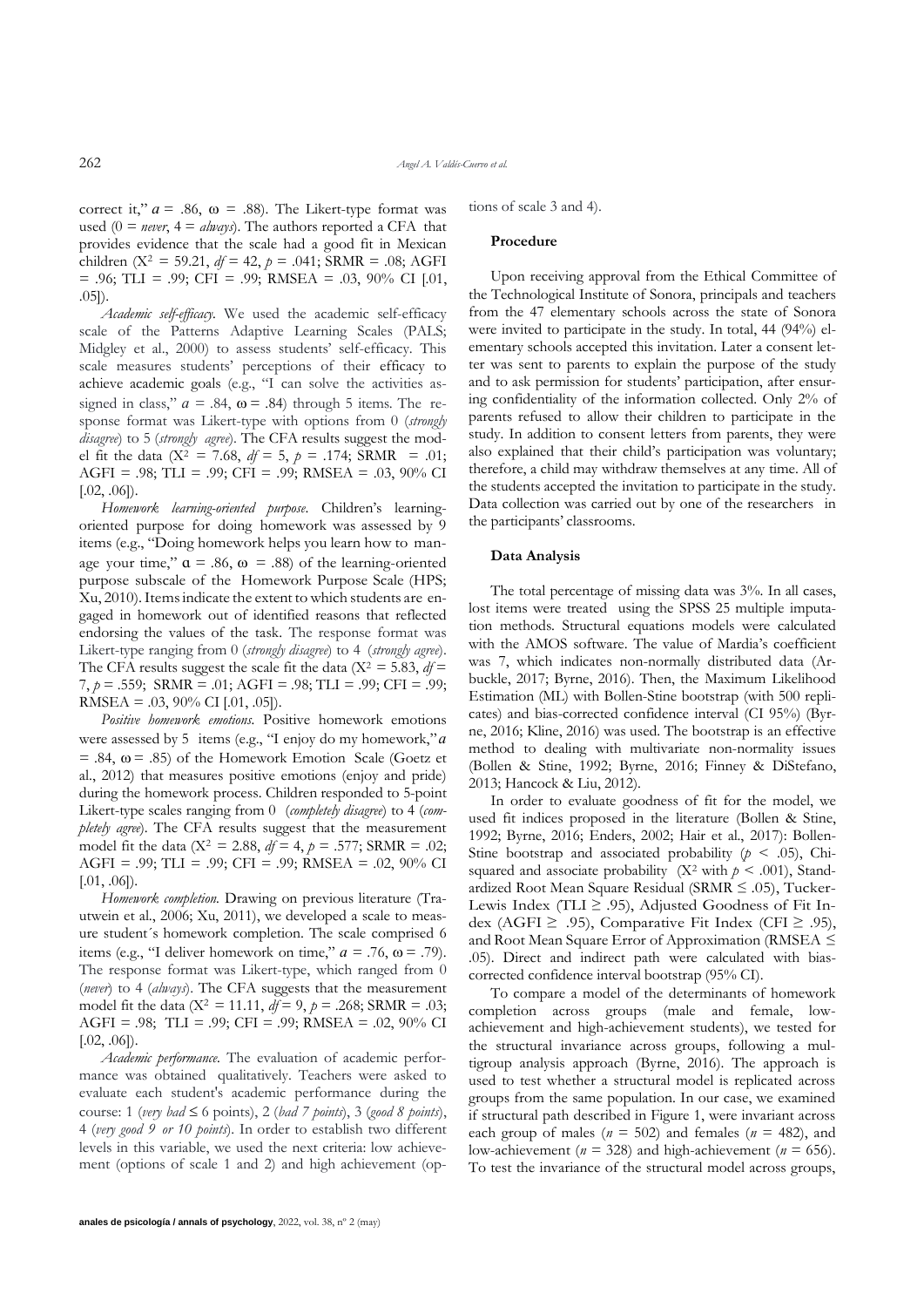we followed the sequence of nested models that increase the constraints from one model to the next (Byrne, 2016; Vandenberg & Lance, 2000). The configural model (Model 1) was the first step in establishing invariance. The configural invariance implicates that a similar model structure in both groups fit the data. The configural model served as a baseline model to test the subsequent models. Then tested measurement weighs model (Model 2), imposed constraints that all factor loadings were equal across groups. This test passed if the measurement model operating similarly across groups. Finally, the structural invariance was tested by adding crossgroup constraints to the structural regression path (Model 3) and residual error of latent variables (Model 4). The invariance of each model was verified using indicators (ΔX<sup>2</sup> with *p*   $\geq$  .001, ΔCFI < .01, and ΔRMSEA < .015) (Byrne, 2016). Because X<sup>2</sup> statistic is sensitive to large sample (Tomarken & Waller, 2003) when approach based on ΔX<sup>2</sup> and others goodness-of-fit indexes (ΔCFI and ΔRMSEA) disagree, we relied in the values of the ΔCFI and ΔRMSEA to assess model fit.

## **Results**

## **Preliminary Analysis**

Table 1 shows the means, standard deviations, correlations (Pearson's correlations), and differences (Student's *t* and Cohen's *d*) by gender and academic achievement in the study variables. The results indicated a positive correlation between all variables involved in the study. Moreover, we found that females reported higher levels of academic self-efficacy, positive homework-related emotions, and homework completion than males. Finally, the results denoted that children with better performance have a higher level of academic self-efficacy. They also reported holding learning-purposes for doing homework and having completed homework with higher frequency compared to their peers with a lower performance (see Table 1). However, the effect sizes are small in all cases, suggesting little practical relevance of these differences.

**Table 1**

*Mean's, Standard Deviations, correlations, and Mean Comparisons by Gender and Achievement in Study Variables.*

| Variable                                    | $\boldsymbol{M}$ | SD   |                          | 2         | 3         | 4         | .5         |
|---------------------------------------------|------------------|------|--------------------------|-----------|-----------|-----------|------------|
| 1. Parental autonomy support                | 2.84             | 0.71 | $\overline{\phantom{a}}$ |           |           |           |            |
| 2. Academic self-efficacy                   | 2.85             | 0.70 | .59***                   |           |           |           |            |
| 3. Learning-oriented purpose                | 3.09             | 0.69 | $.55***$                 | $.39***$  |           |           |            |
| 4. Positive homework-related emotion        | 3.08             | 0.99 | $.53***$                 | $.37***$  | $.66***$  |           |            |
| 5. Homework completion                      | 2.75             | 0.54 | $.61***$                 | $.62***$  | .75***    | $-.68***$ |            |
| $M/SD$ Male                                 |                  |      | 2.79/0.70                | 2.75/0.75 | 3.04/0.71 | 2.95/1.05 | 2.68 / .58 |
| Female                                      |                  |      | 2.90/0.71                | 2.94/0.63 | 3.15/0.67 | 3.20/0.93 | 2.81/.50   |
| Student's t                                 |                  |      | $-1.60$                  | $-2.70**$ | $-1.55$   | $-2.59*$  | $-2.50*$   |
| Cohen's $d$                                 |                  |      | 0.15                     | 0.26      | 0.15      | 0.25      | 0.24       |
| $M/SD$ Low-achievement                      |                  |      | 2.75/0.77                | 2.68/0.78 | 3.00/0.72 | 3.01/0.72 | 2.64/0.58  |
| High-achievement                            |                  |      | 2.91/0.65                | 2.98/0.59 | 3.17/0.66 | 3.13/0.92 | 2.83/0.50  |
| Student's t                                 |                  |      | $-2.30$                  | $-4.50**$ | $-2.52*$  | $-1.31$   | $-3.59**$  |
| Cohen's $d$                                 |                  |      | 0.22                     | 0.43      | 0.24      | 0.12      | 0.34       |
| * $p < .05;$ ** $p < .01;$ *** $p < .001$ . |                  |      |                          |           |           |           |            |

# **Structural Model**

The results of the structural model are presented in Figure 2. The Bollen-Stine bootstrap ( $p = .764$ ) and fit index (X<sup>2</sup> = 214.24, *df*  $= 201, p = .145$ ; SRMR = .06; AGFI = .93; TLI = .97; CFI = .98; RMSEA= .03, 90% CI [.02, .04]) suggest that the structural model fit the data. The model explained 53% of variance scores for homework completion. Results of the direct effects indicate that parental autonomy support is positively associated with academic selfefficacy (β = .42, 95% CI [.30, .58], *p* < .001, homework learningoriented purpose (β = .48, 95% CI [.32, .52], *p* < .001), positive homework emotions (β = .45, 95% CI [.32, .56], *p* < .001), and homework completion (β = .53, 95% CI [.39, .59], *p* < .001). On the other hand, learning-oriented purpose for doing homework, academic self-efficacy, and positive homework emotions was positively related to the student's homework completion ( $\beta = .42, 95\%$  CI [.33, .55], *p* < .001; β = .30, 95% CI [.19, .43], *p* < .001; β = .33, 95% CI [.20, .47],  $p < .001$ , respectively). Regarding indirect effects, results indicated that parental autonomy support (β = .38, 95% CI [.36, .57] favored homework completion through positive relations to selfefficacy, learning-oriented purpose, and positive homework emotions.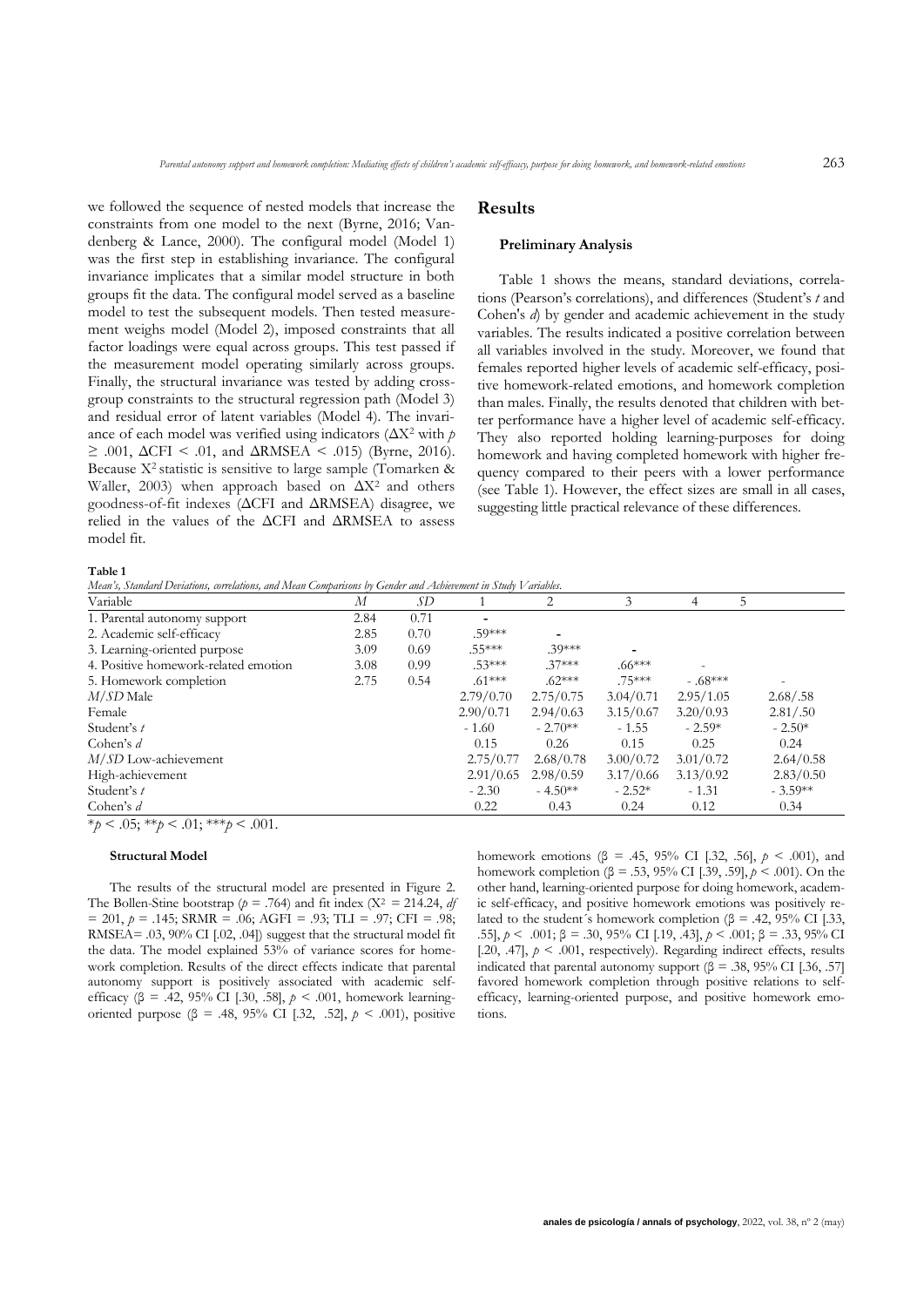#### **Figure 2**

Results of the Structural Model of the Relations Between Parental Autonomy Support, Student's Academic Self-Efficacy, *Homework Learning-Oriented Purpose, Positive Homework-Related Emotions, and Homework Completion.*



*Note.* Standardized coefficients, standard error, and *R 2* are presented.  $*_{p}$  < .05.  $*_{p}$  < .01.  $*_{p}$  < .001.

### **Multi-Group Analysis by Gender and Academic Performance**

A nested model was used to examine the mode the students' gender and prior academic achieve high) on the relationships proposed in the theore sults showed the existence of configural invariance ( gender ( $\chi^2 = 249.93$ ,  $df = 222$ ,  $p = .096$ ; SRMR = .0  $CFI = .99$ ; TLI = .99; RMSEA = .03, CI [.01, .05] achievement groups ( $\chi^2 = 246.91$ ,  $df = 222$ ,  $p = .121$ ; SRMR = .06; AGFI = .91; CFI = .99; TLI = .99; RMSEA = .02, 90% CI [.01, .04]).

In gender, the difference in X<sup>2</sup> statistic was small and not statistically significant between Model 1 with Model 2 and Model 3, and the ΔCFI and ΔRMSEA values remain the same. These results in-

**Table 2**

|                    | variant by sex. The difference in $\gamma^2$ statistic value between Model 1    |
|--------------------|---------------------------------------------------------------------------------|
|                    | and Model 4 was large and statistically significant. However, be-               |
| erating effects of | cause of the concerns about the over sensitivity of the test to sam-            |
| ement (low and     | ple size, we used $\Delta$ CFI and $\Delta$ RMSEA indexes to assess the differ- |
| tical model. Re-   | ence in model fit. Differences in CFI less than .01 and RMSEA less              |
| Model 1) in both   | than 015 indicates that there are no substantial differences between            |
| 91; AGFI = .91:    | Model 1 and Model 4. Based on these criteria, there appear the re-              |
| ), and academic    | sidual structural errors between boys and girls.                                |
| MADININALA         | $\mathbf{n}$ 1 1 $\mathbf{r}$ 1 1 1 1 1 $\mathbf{r}$ 1 $\mathbf{r}$             |

Regarding groups of low and high achievement student's differences between values of the  $\chi^2$ , the CFI and RMSEA statistics indicates the existence of configural, measurement, and structural invariance. These results implicate that prior achievement does not affect the relations proposed in the structural model (see Table 2).

dicate that measurement factor loadings and structural path are in-

| Results of the Invariance Analysis by Gender and Academic Achievement. |        |     |              |             |             |                 |               |  |
|------------------------------------------------------------------------|--------|-----|--------------|-------------|-------------|-----------------|---------------|--|
| Model                                                                  | $X^2$  | df  | $\Delta X^2$ | $\Delta df$ |             | $\triangle$ CFI | <b>ARMSEA</b> |  |
| Gender                                                                 |        |     |              |             |             |                 |               |  |
| Configural (Model 1)                                                   | 249.93 | 222 |              |             |             |                 |               |  |
| Measurement weight (Model 2)                                           | 270.77 | 234 | 20.84        | 12          | .053        | .003            | .002          |  |
| Structural weight (Model 3)                                            | 293.96 | 240 | 44.02        | 18          | .001        | .007            | .006          |  |
| Structural residual (Model 4)                                          | 316.36 | 246 | 66.43        | 24          | $\leq .001$ | .009            | .012          |  |
| Achievement level                                                      |        |     |              |             |             |                 |               |  |
| Configural                                                             | 246.91 | 222 |              |             |             |                 |               |  |
| Measurement weight                                                     | 268.95 | 234 | 22.04        | 12          | .037        | .004            | .003          |  |
| Structural weight                                                      | 279.64 | 240 | 32.73        | 18          | .098        | .006            | .004          |  |
| Structural residual                                                    | 302.10 | 246 | 55.18        | 24          | .002        | .007            | .011          |  |

# **Discussion**

The main purpose of the study was to examine direct and

mediational relations of parental autonomy support, children's psychological resources (academic self-efficacy, autonomous motivation, and positive homework emotions) and homework completion. Overall, the SDT (Deci &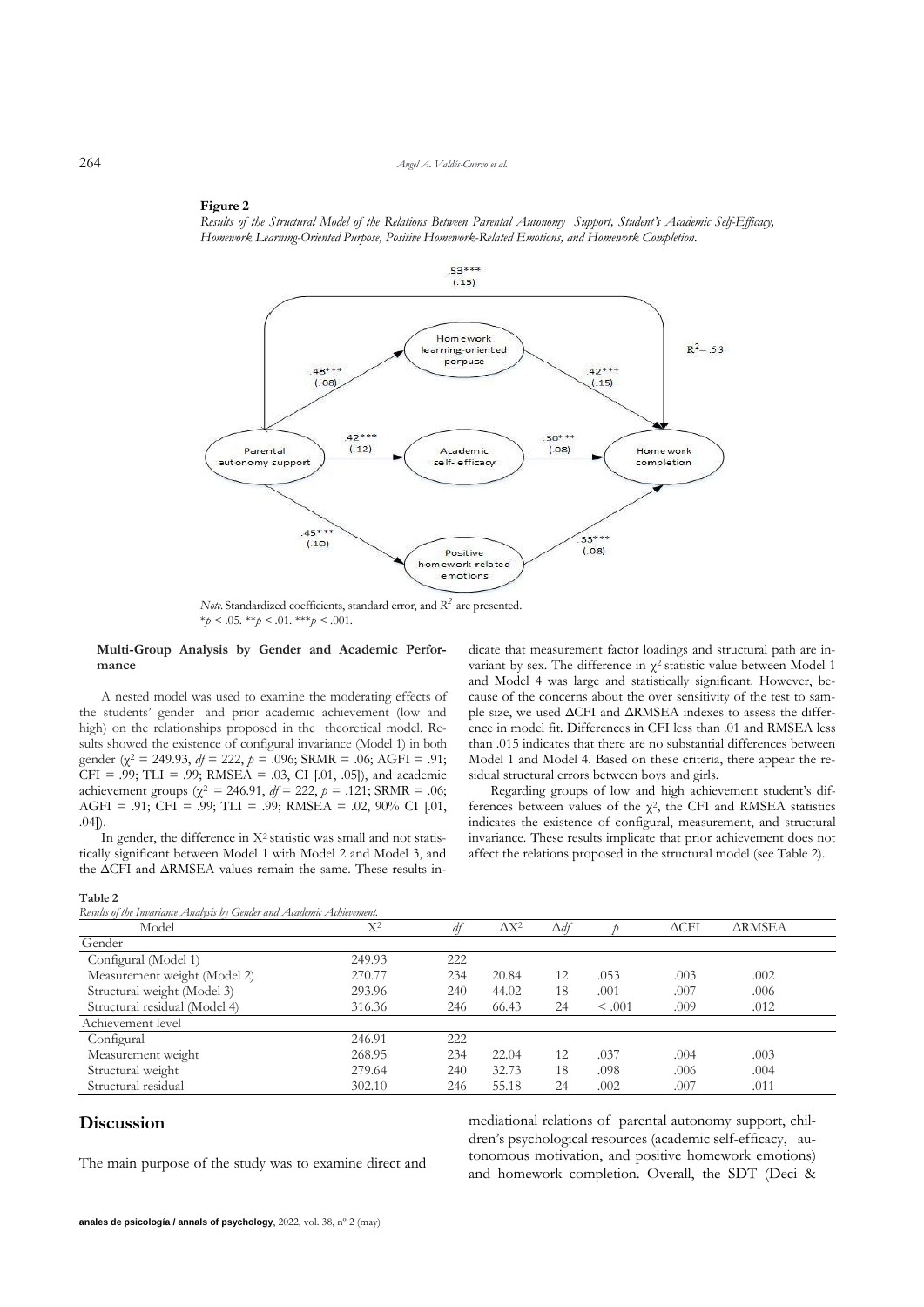Ryan, 1985) was suitable to examine the proposed variables. That is, results indicate that parental autonomy granting was positively related to children's academic selfefficacy, learning-oriented purpose for doing homework, and positive homework-related emotions. These positive relationships, in turn, predicted homework completion. Findings also suggest that children's psychological resources were partial mediating factors in the relation between parental autonomy granting and homework completion. Regarding role and prior academic achievement, we found both do not moderate the structural model relations.

## **Parental autonomy granting, psychological resources and homework completion (direct relations hypothesis)**

The findings were consistent with hypothesis. Parental autonomy support was a significant factor contributing to the development of children's psychological resources and homework outcomes (Gonida & Cortina, 2014; Ryan & Deci, 2017; Silinkas & Kikas, 2017; Vasquez et al., 2015). These results are consistent with previous studies (Cheung & Pomerantz, 2011; Vasquez et al., 2015), which reported a strong association between parental autonomy support and homework completion. Moreover, in line with previous research (Grijalva-Quiñonez et al., 2020; Liu et al., 2019), our findings indicate when parents support autonomy; they ended up stimulating their child's academic self-efficacy and the adoption of learning-oriented purposes for doing homework. This type of parenting also promotes positive homework-related emotions in children.

More importantly, results suggest that children's psychological resources are an important cognitive construct that promotes homework completion and should be considered. These results are similar to other studies (Bembenutty, 2010; Feng et al., 2019; Katz et al., 2014) that reported academic self-efficacy, learning-oriented purposes in homework, and positive homework-related emotions were related to lower levels of homework procrastination and better proactive approaches to completing homework.

## **The mediating role of psychological resources (mediational relations)**

As stated in hypothesis, results show that children's psychological resources mediate the relationship between parental autonomy support and homework completion. Specifically, parental autonomy support seems to contribute to the development of children's psychological resources, which in turn lead to homework completion. Consistent with other studies (Feng et al., 2019; Xu, 2011), our findings underline that students' learning-oriented purpose for doing homework acts as a mediating factor between parental autonomy support and homework completion.

Moreover, the findings disclosed a mediating role of both

self-efficacy and positive homework emotions in the relationship between parental autonomy support and homework completion. Results are consistent with studies that show the mediating effects of these variables in the relationship between parental support of autonomy and students' academic outcomes (Hejazi et al., 2009; Luo et al., 2016; Zhen et al., 2017).

## **Moderate role of gender and prior academic achievement**

Contrary to we expected based in previous research (see Dumont et al., 2012; Dumont et al., 2014; Núñez et al., 2017; Silinskas et al., 2012), our results indicate that gender and prior academic achievement do not have a moderating effect on the relationship proposed in the structural model. This result, in particular, means that Hypothesis 2 must be rejected. Further studies are needed to clarify the results obtained in the Mexican context. However, we posit that cultural differences in the meaning of autonomy support partially explained the lack of moderating effects of both variables (gender and academic performance) on homework completion (Marbell & Grolnick, 2013; Ryan & Deci, 2011, 2017).

# **Conclusions**

Our findings are consistent with SDT predictions (Deci & Ryan, 1985). Overall, results showed that the quality of parenting influences children's psychological resources and academic outcomes as well. In particular, the study evinced that parental autonomy support not only promotes homework completion directly. Parental autonomy also facilitates in children the development of psychological resources that lead the satisfaction of needs of autonomy (learning purposesoriented homework), competence (academic self-efficacy), and relatedness (positive homework-related emotions). These results are important because it contributes to a better understanding of the benefits of parental autonomy support, which go beyond the positive effects on homework completion. The support of children's autonomy also contributes to the development of psychological resources that in the future might enable children to better perform in different contexts (Dettmers et al., 2011; Katz et al., 2014).

Overall, our study suggests that academic competence among children is associated with the autonomy granted by parents to children. These findings provide further pieces of evidence for disentangling this construct in future research on parenting and children's academic adjustment. These results are in line with studies suggesting that autonomy granting, and control are distinct parenting constructs (Mageau et al., 2015; Silk et al., 2003) that should be studied separately. Finally, similar to previous research, our findings suggest that in Mexico, similar to other countries with a horizontal collectivist culture, an indulgent parenting style that supports children's autonomy frequently has a positive influence on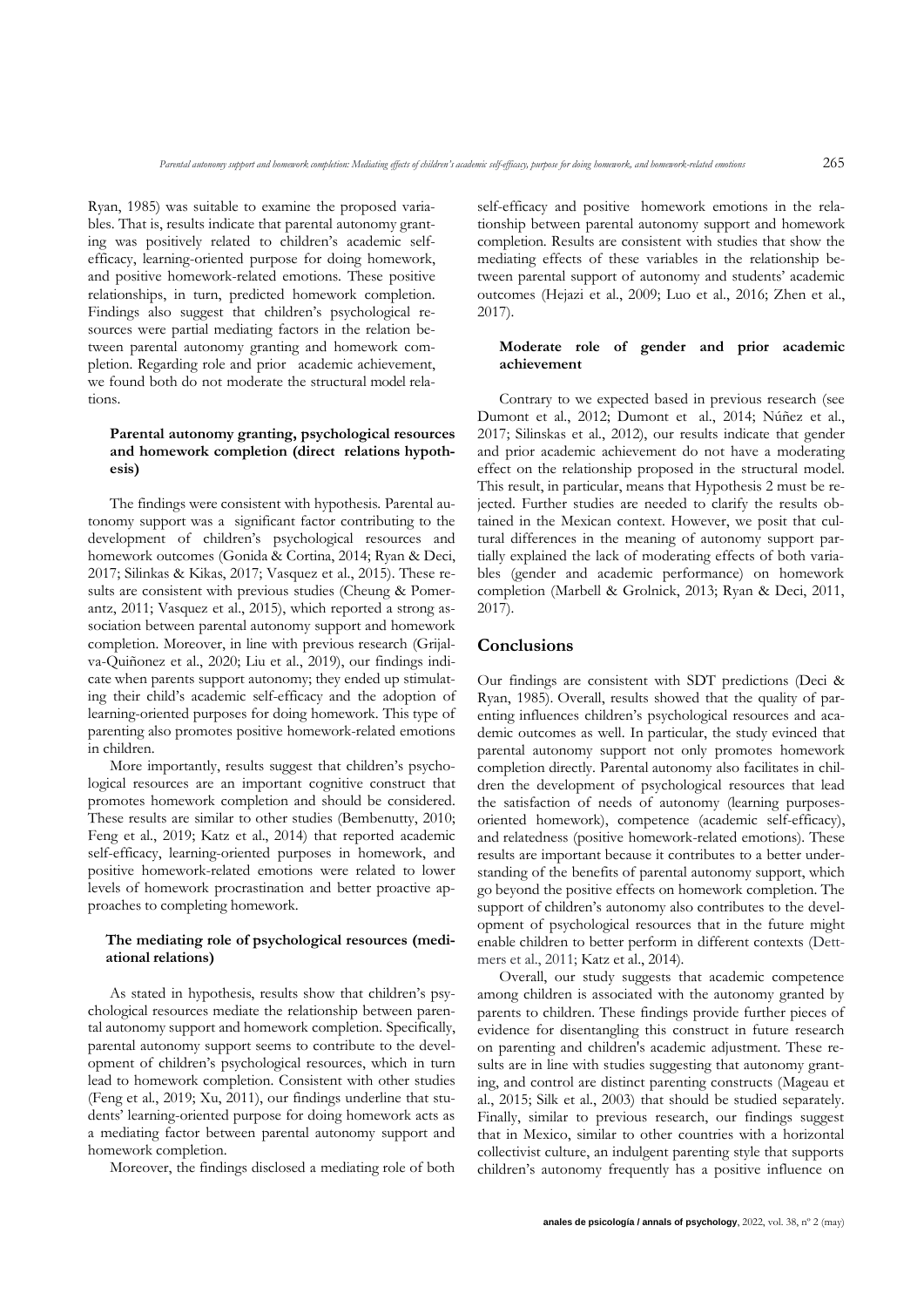children academic adjustment (Garcia & Gracia, 2009; García et al., 2018).

### **Limitations and Future Research**

The results of the present study contribute to understanding familiar and individual factors in the homework context; however, some limitations should be considered. First, a cross-sectional design was used. Thus, results cannot be assumed as causal relationships among the included variables. Therefore, further research should consider the use of longitudinal or other experimental design for testing possible causal variables that affect homework completion. Second, all the data were based on self-reported measures, except for academic prior achievement. Thus, future studies should consider other sources of information from multiple perspectives (for example, parents' self-reports) to enhance the current understanding of parental involvement in children´s home-

## **References**

- Arbuckle, J. M. (2017). *IBM® SPSS® Amos™ 25 user's guide*. IBM.
- Bandura, A. (1997). *Self-efficacy: The exercise of control.* Freeman.
- Bembenutty, H. (2010). Homework completion: The role of self-efficacy, delay of gratification, and self-regulatory processes. *The International Journal of Educational and Psychological Assessment, 6*(1), 1–20.
- Benner, A. D., Boyle, A. E., & Sadler, S. (2016). Parental involvement and adolescents' educational success: The roles of prior achievement and socioeconomic status. *Journal of Youth and Adolescence, 45*, 1053-1064*.* https://doi.org/10.1007/s10964-016-0431-4
- Bollen, K. A., & Stine, R. A. (1992). Bootstrapping goodness-of-fit measures in structural equation models. *Sociological Methods & Research, 21*(2), 205- 229. https://doi.org/10.1177/0049124192021002004
- Bong, M. (2002). Predictive utility of subject-,task-, and problem-specific selfefficacy judgments for immediate and delayed academic performances.<br>The *Journal of Experimental Education*, 70(2), 133-162. *The Journal of Experimental Education, 70*(2), 133-162. https://doi.org/10.1080/00220970209599503
- Byrne, B. M. (2016). *Structural equation modeling with AMOS. Basic concepts, applications,and programming* (4th ed.). Routledge.
- Cheung, C. S-S., & Pomerantz, E. M. (2011). Parents' involvement in children's learning in the United States and China: Implications for children's academic and emotional adjustment*. Child Development, 82*(3), 932- 950. https://doi.org/10.1111/j.1467-8624.2011.01582.x
- Cooper, H. (1989). *Homework*. Longman.
- Costa, S., Cuzzocrea, F., Gugliandolo, M. C., & Larcan, R. (2016). Associations between parental psychological control and autonomy support, and psychological outcomes in adolescents: The mediate role of need satisfaction and need frustration. *Child Indicators Research, 9*, 1059-1076. https://doi.org/10.1007/s12187-015-9353-z
- Coutts, P. M. (2004). Meanings of homework and implications for practice. *Theory Into Practice, 43*(3), 182-188. https://doi.org/10.1207/s15430421tip4303\_3
- Deci, E. L., & Ryan, R. M. (1985). *Intrinsic motivation and self-determination in human behavior.* Plenum.
- Dettmers, S., Trautwein, U., Lüdtke, O., Goetz, T., Frenzel, A. C., & Pekrun, R. (2011). Students' emotions during homework in mathematics: Testing a theoretical model of antecedents and achievement outcomes. *Contem-*<br>porary Educational Psychology,  $36(1)$ , 25-35. *porary Educational Psychology,* 36(1), https://doi.org/10.1016/j.cedpsych.2010.10.001
- Doctoroff, G. L., & Arnold, D. H. (2017). Doing homework together: The relation between parenting strategies, child engagement, and achievement. *Journal of Applied Developmental Psychology, 48*, 103-113. https://doi.org/10.1016/j.appdev.2017.01.001
- Dumont, H., Trautwein, U., Lüdtke, O., Neumann, M., Niggli, A., & Schnyder, I. (2012). Does parental homework involvement mediate the rela-

work. Third, despite the literature reports that parental involvement in academic issues changes depending on grade (Nuñez et al., 2015), the study only includes students from 5th and 6th grade. Therefore, further research is needed to prove whether the present findings may be related to children in older and/or younger age groups. Finally, although the sample is similar to schools located in urban regions of Mexico, it may not be representative of the diversity of school, children, and families in Mexico as a whole (for example, indigenous students). Studies with more diverse samples are necessary in future studies.

**Conflict of interest:** The authors of this article declare no conflict of interest.

**Financial support.-** Research Program of the Technological Institute of Sonora (Profapi)

tionship between family background and educational outcomes? *Contem-*<br> *porary* Educational Psychology, 37(1), 55-69. *porary Educational Psychology, 37*(1), 55-69. https://doi.org/10.1016/j.cedpsych.2011.09.004

- Dumont, H., Trautwein, U., Nagy, G., & Nagengast, B. (2014). Quality of parental homework involvement: Predictors and reciprocal relations with academic functioning in the reading domain. *Journal of Educational Psychology, 106*(1), 144-161. https://doi.org/10.1037/a0034100
- Enders, C. K. (2002). Applying the Bollen-Stine bootstrap for goodness-of-fit measures to structural equation model with missing data. *Multivariate Behavioral Research, 37*(3), 359-377. https://doi.org/10.1207/S15327906MBR3703\_3
- Fan, H., Xu, J., Cai, Z., He, J., & Fan, X. (2017). Homework and students' achievement in math and science: A 30-year meta-analysis, 1986-2015. *Educational Research Review, 20*, 35-54. https://doi.org/10.1016/j.edurev.2016.11.003
- Feng, X., Xie, K., Gong, S., Gao, L., & Cao, Y. (2019). Effects of parental autonomy support and teacher support on middle school students' homework effort: Homework autonomous motivation as mediator*. Frontiers in Psychology, 10*, e612. https://doi.org/10.3389/fpsyg.2019.00612
- Finney, S. J., & DiStefano, C. (2013). Non-normal and categorical data in structural equation modeling. In G. R. Hancock, & R. O. Mueller (Eds.), Q*uantitative methods in education and the behavioral sciences: Issues, research, and teaching. Structural equation modeling: A second course* (pp. 439-492). Information Age Publishing.
- Froiland, J. M. (2015). Parents' weekly descriptions of autonomy supportive communication: Promoting children's motivation to learn and positive emotions. *Journal of Child and Family Studies, 24*, 117-126. https://doi.org/10.1007/s10826-013-9819-x
- Garcia, F., & Gracia, E. (2009). Is always authoritative the optimum parenting style? Evidence from Spanish families. *Adolescence, 44*(173), 101–131.
- García, O. F., Serra, E., Zacarés, J. J., & García, F. (2018). Parenting styles and short- and long-term socialization outcomes: A study among Spanish adolescents and older adults. *Psychosocial Intervention, 27*(3), 153-161. https://doi.org/10.5093/pi2018a21
- Goetz, T., Nett, U. E., Martiny, S. E., Hall, N. C., Pekrun, R., Dettmers, S., & Trautwein, U. (2012). Students' emotions during homework: Structures, self-concept antecedents, and achievement outcomes*. Learning and Individual Differences, 22*(2), 225-234. https://doi.org/10.1016/j.lindif.2011.04.006
- Gonida, E. N., & Cortina, K. S. (2014). Parental involvement in homework: Relations with parent and student achievement-related motivational beliefs and achievement. *British Journal of Educational Psychology, 84*(3), 376- 396. https://doi.org/10.1111/bjep.12039
- Griffith, S. F., & Grolnick, W. S. (2014). Parenting in Caribbean families: A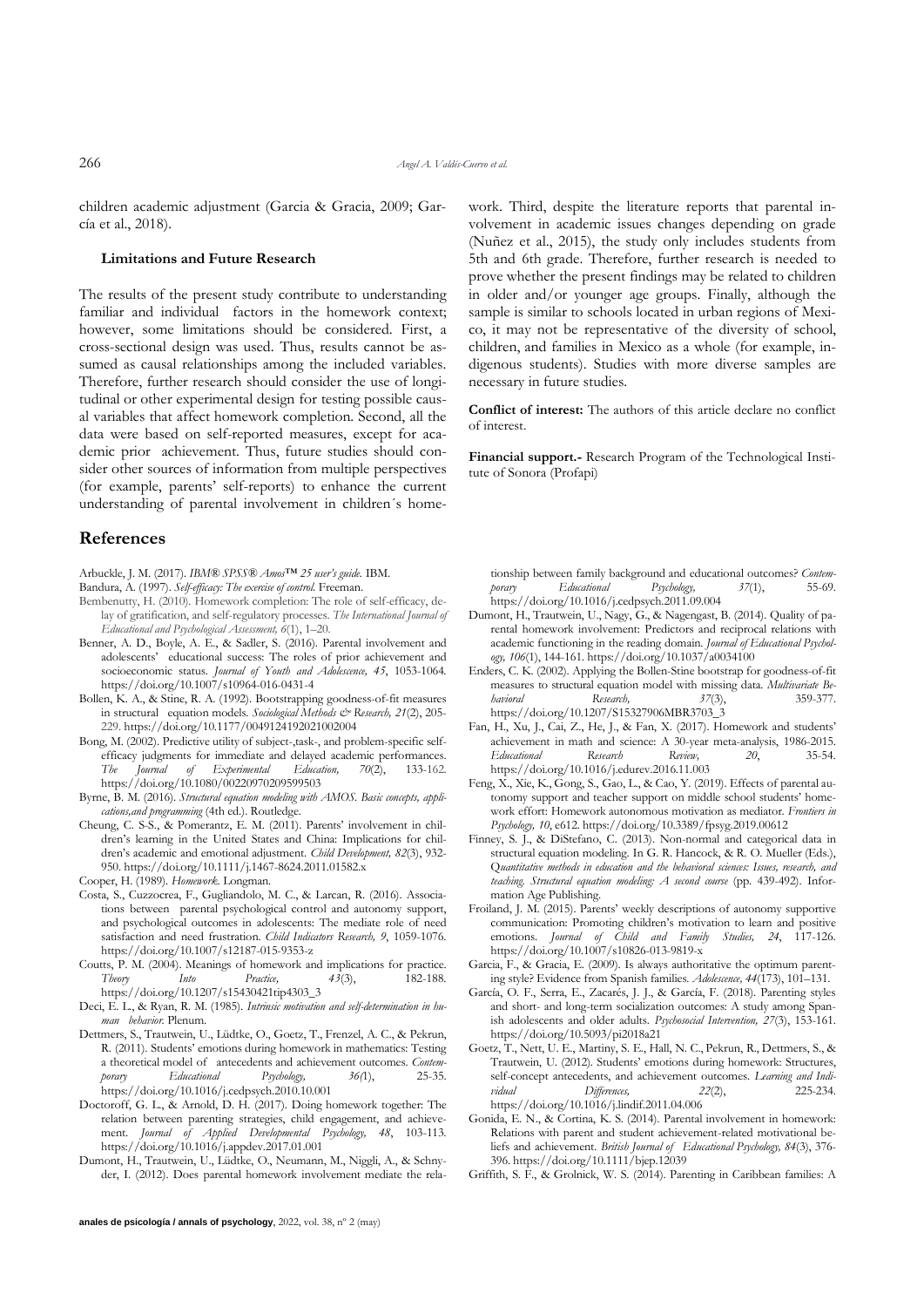look at parental control, structure, and autonomy support. *Journal of Black Psychology, 40*(2), 166–190. http://doi.org/10.1177/0095798412475085

- Grijalva-Quiñonez, C. S., Valdés-Cuervo, A. A., Parra-Pérez, L. G., & García-Vazquez, F. I. (2020). Parental involvement in Mexican elementary students' homework: Its relation with academic self-efficacy, selfregulated learning, and academic achievement. *Psicología Educativa*, *26*(2), 129-136. https://doi.org/10.5093/psed2020a5
- Grolnick, W. S. (2009). The role of parents in facilitating autonomous selfregulation for education. *Theory and Research in Education, 7*(2), 164-173. https://doi.org/10.1177/1477878509104321
- Grolnick, W. S., & Ryan, R. M. (1989). Parent styles associated with children's self-regulation and competence in school. *Journal of Educational Psychology, 81*(2), 143–154. https://doi.org/10.1037/0022-0663.81.2.143
- Hagger, M. S., Sultan, S., Hardcastle, S. J., & Chatzisarantis, N. L. D. (2015). Perceived autonomy support and autonomous motivation toward mathematics activities in educational and out-of-school contexts is related to mathematics homework behavior and attainment*. Contemporary Educational Psychology, 41,* 111-123*.* https://doi.org/10.1016/j.cedpsych.2014.12.002
- Hair, J. F., Black, W. C., Babin, B. J., & Anderson, R. E. (2017). *Multivariate data analysis* (7th ed.). Pearson.
- Hancock, G. R., & Liu, M. (2012). Bootstrapping standards errors and data model fit statistic. In H. Hoyle (Ed.), *Handbook of structural equation modeling* (pp. 296-306). The Guilford Press.
- Hejazi, E., Shahraray, M., Farsinejad, M., & Asgary, A. (2009). Identity styles and academic achievement: mediating role of academic self-efficacy. *So-*<br> *cial Psychology of Education*, *12(1)*,
123-135. *cial Psychology of Education, 12*(1), 123-135. https://doi.org/10.1007/s11218-008-9067-x
- Jang, H., Reeve, J., & Deci, E. L. (2010). Engaging students in learning activities: It is not autonomy support or structure but autonomy support and structure. *Journal of Educational Psychology, 102*(3), 588–600. https://doi.org/10.1037/a0019682
- Joussemet, M., Landry, R., & Koestner, R. (2008). A self-determination theory perspective on parenting. *Canadian Psychology, 49*(3), 194-200. https://doi.org/10.1037/a0012754
- Katz, I., Buzukashvili, T., & Feingold, L. (2012). Homework stress: Construct validation of a measure. *The Journal of Experimental Education, 80*(4), 405- 421. https://doi.org/10.1080/00220973.2011.610389
- Katz, I., Eilot, K., & Nevo, N. (2014). "I'll do it later": Type of motivation, self-efficacy and homework procrastination. *Motivation and Emotion, 38*, 111-119. https://doi.org/10.1007/s11031-013-9366-1
- Kitsantas, A., Cheema, J., & Ware, H. W. (2011). Mathematics achievement: The role of homework and self-efficacy beliefs. *Journal of Advanced Academics, 22*(2), 310-339. http*://*doi.org/10.1177/1932202x1102200206
- Kline, R. B. (2016). *Principles and practice of structural equation modeling* (4th ed.). The Guilford Press.
- Lee, Y. S., & Jonson-Reid, M. (2016). The role of self-efficacy in reading achievement of young children in urban schools. *Child and Adolescent Social Work Journal, 33*, 78-89. https://doi.org/10.1007/s10560-015-0404-6
- Liew, J., Kwok, O., Chang, Y.-p, Chang, B. W., & Yeh, Y.-C (2014). Parental autonomy support predicts academic achievement through emotionrelated self-regulation and adaptive skills in Chinese American adolescents. *Asian American Journal of Psychology, 5*(3), 214-222. https://doi.org/10.1037/a0034787
- Linnenbrink-Garcia, L., & Barger, M. M. (2014). Achievement goals and emotions. In R. Pekrun, & L. Linnenbrink-Garcia (Eds.), *International handbook of emotions in education* (pp. 142–161). Routledge.
- Liu, Y., Sang, B., Liu, J., Gong, S., & Ding, X. (2019). Parental support and homework emotions in Chinese children: mediating roles of homework self-efficacy and emotion regulation strategies. *Educational Psychology, 39*(5), 617-635. https://doi.org/10.1080/01443410.2018.1540769
- Lüftenegger, M., Klug, J., Harrer, K., Langer, M., Spiel, C., & Schober, B. (2016). Students' achievement goals, learning-related emotions and aca-<br>demic achievement. Frontiers in Psychology, 9, e2706. demic achievement. *Frontiers in Psychology, 9,* e2706. https://doi.org/10.3389/fpsyg.2016.00603
- Luo, W., Ng, P. T., Lee, K., & Aye, K. M. (2016). Self-efficacy, value, and achievement emotions as mediators between parenting practice and homework behavior: A control-value theory perspective. *Learning and In-Differences,* 50, https://doi.org/10.1016/j.lindif.2016.07.017
- Mageau, G. A., Ranger, F., Joussemet, M., Koestner, R., Moreau, E., & Forest, J. (2015). Validation of the Perceived Parental Autonomy Support Scale (P-PASS). *Canadian Journal of Behavioural Science, 47*(3), 251-262. https://doi.org/10.1037/a0039325
- Maloney, E. A., Ramirez, G., Gunderson, E. A., Levine, S. C., & Beilock, S. L. (2015). Intergenerational effects of parents' math anxiety on children's math achievement and anxiety. *Psychological Science, 26*(9), 1480-1488*.* https://doi.org/10.1177/0956797615592630
- Marbell, K. N., & Grolnick, W. S. (2013). Correlates of parental control and autonomy support in an interdependent culture: A look at Ghana. *Motivation and Emotion, 37*, 79-92. http://doi.org/10.1007/s11031-012-9289-  $\mathcal{L}$
- Midgley, C., Maerhr, M. L., Hruda, L. Z., Anderman, E., Freeman, K. E., Gheen, M., Kaplan, A., Kumar, R., Middleton, M. J., Nelson, J., Roerner, R., & Urdan, T. (2000). *Manual for the patters of adaptive learning scale (PALS).* University of Michigan.
- Núñez, J. C., Epstein, J. L., Suárez, N., Rosário, P., Vallejo, G., & Valle, A. (2017). How does student prior achievement and homework behaviors relate to perceived parental involvement in homework? *Frontiers in Psychology, 8,* e1217. https://doi.org/10.3389/fpsyg.2017.01217
- Núñez, J. C., Suárez, N., Cerezo, R., González-Pienda, J., Rosário, P., Mourão, R., & Valle, A. (2013). Homework and academic achievement across Spanish Compulsory Education. *Educational Psychology, 35*(6), 726- 746*.* https://doi.org/10.1080/01443410.2013.817537
- Núñez, J. C., Suárez, N., Rosário, P., Vallejo, G., Valle, A., & Epstein, J. L. (2015). Relationships between perceived parental involvement in homework, student homework behaviors, and academic achievement: differences among elementary, junior high, and high school students. *Metacognition and Learning, 10*, 375-406*.* https://doi.org/10.1007/s11409-015- 9135-5
- Olympia, D. E., Sheridan, S. M., & Jenson, W. (1994). Homework: A natural means of home-school collaboration. *School Psychology Quarterly, 9*(1), 60- 80. https://doi.org/10.1037/h0088844
- Patall, E. A., Cooper, H., & Robinson, J. C. (2008). Parent involvement in homework: A research synthesis. *Review of Educational Research*, *78*(4), 1039-1101. https://doi.org/10.3102/0034654308325185
- Pekrun, R., Goetz, T., Frenzel, A. C., Barchfeld, P., & Perry, R. P. (2011). Measuring emotions in students' learning and performance: The Achievement Emotions Questionnaire (AEQ). *Contemporary Educational Psychology, 36*(1), 36-48. https://doi.org/10.1016/j.cedpsych.2010.10.002
- Pekrun, R., Lichtenfeld, S., Marsh, H. W., Murayama, K., & Goetz, T. (2017). Achievement emotions and academic performance: Longitudinal models of reciprocal effects*. Child Development, 88*(5), 1653-1670*.* https://doi.org/10.1111/cdev.12704
- Pekrun, R., & Linnenbrink-Garcia, L. (2012). Academic emotions and student engagement. In S. L. Christenson, A. L. Reschly, & C. Wylie (Eds.), *Handbook of research on student engagement* (pp. 259-282). Springer.
- Pomerantz, E. M., Moorman, E. A., & Litwack, S. D. (2007). The how, whom, and why of parents' involvement in children's academic lives: More is not always better. *Review of Educational Research, 77*(3), 373-410. https://doi.org/10.3102/003465430305567
- Pomerantz, E. M., Ng, F. F.-Y., & Wang, Q. (2006). Mothers' masteryoriented involvement in children's homework: Implications for the wellbeing of children with negative perceptions of competence. *Journal of Educational Psychology, 98*(1), 99-111. https://doi.org/10.1037/0022- 0663.98.1.99
- Rogers, M. A., Theule, J., Ryan, B. A., Adams, G. R., & Keating, L. (2009). Parental involvement and children's school achievement: Evidence for mediating processes. *Canadian Journal of School Psychology, 24*(1), 34-57. https://doi.org/10.1177/0829573508328445
- Rosário, P., Carlos Núñez, J., Vallejo, G., Nunes, T., Cunha, J., Fuentes, S., & Valle, A. (2018). Homework purposes, homework behaviors, and academic achievement. Examining the mediating role of students' perceived homework quality*. Contemporary Educational Psychology, 53,* 168- 180*.* https://doi.org/10.1016/j.cedpsych.2018.04.001
- Roth, G., Assor, A., Niemiec, C. P., Ryan, R. M., & Deci, E. L. (2009). The emotional and academic consequences of parental conditional regard: Comparing conditional positive regard, conditional negative regard, and autonomy support as parenting practices. *Developmental Psychology, 45*(4), 1119-1142. https://doi.org/10.1037/a0015272